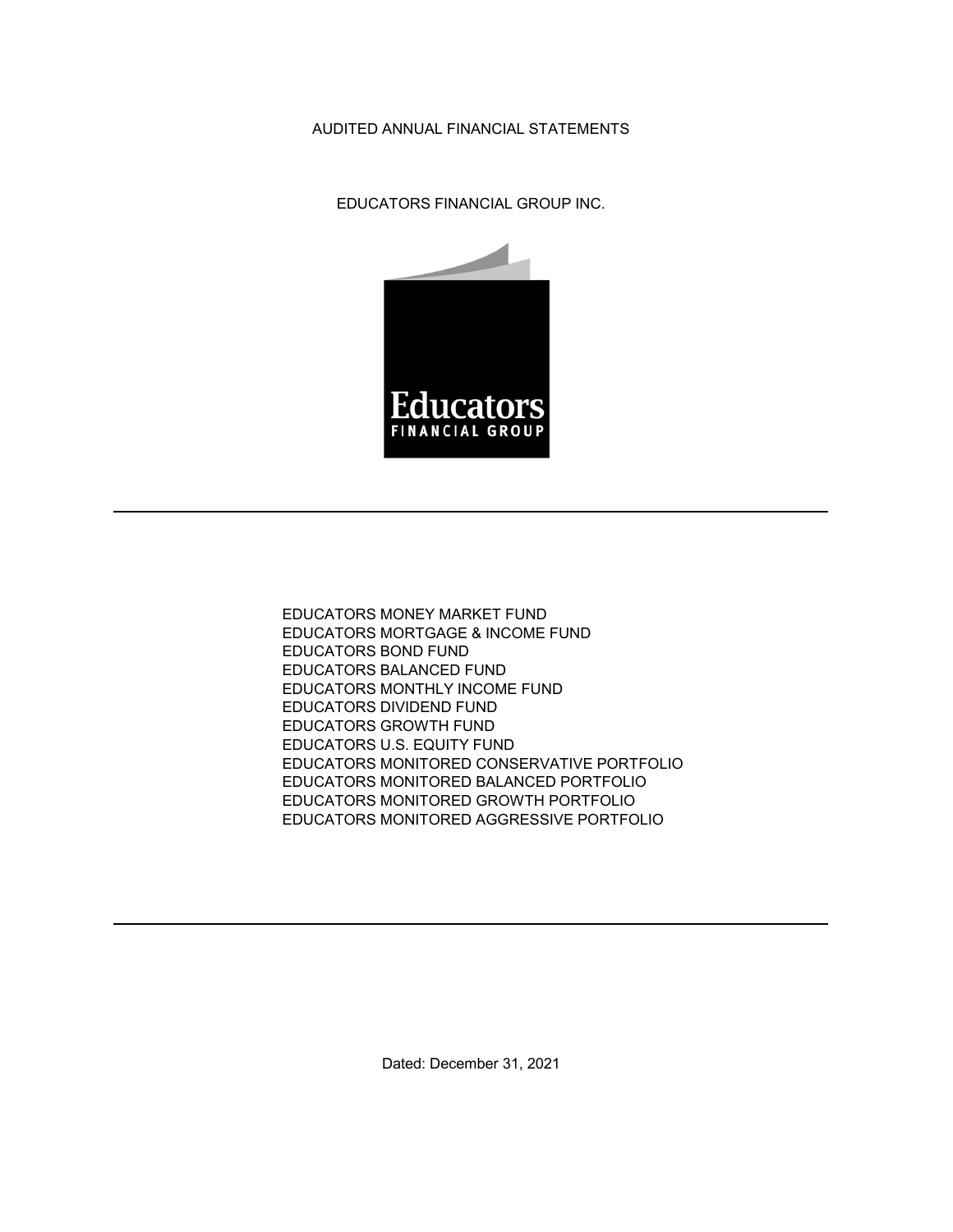## **Educators Financial Group Inc. Funds Audited Annual Financial Statements**

December 31, 2021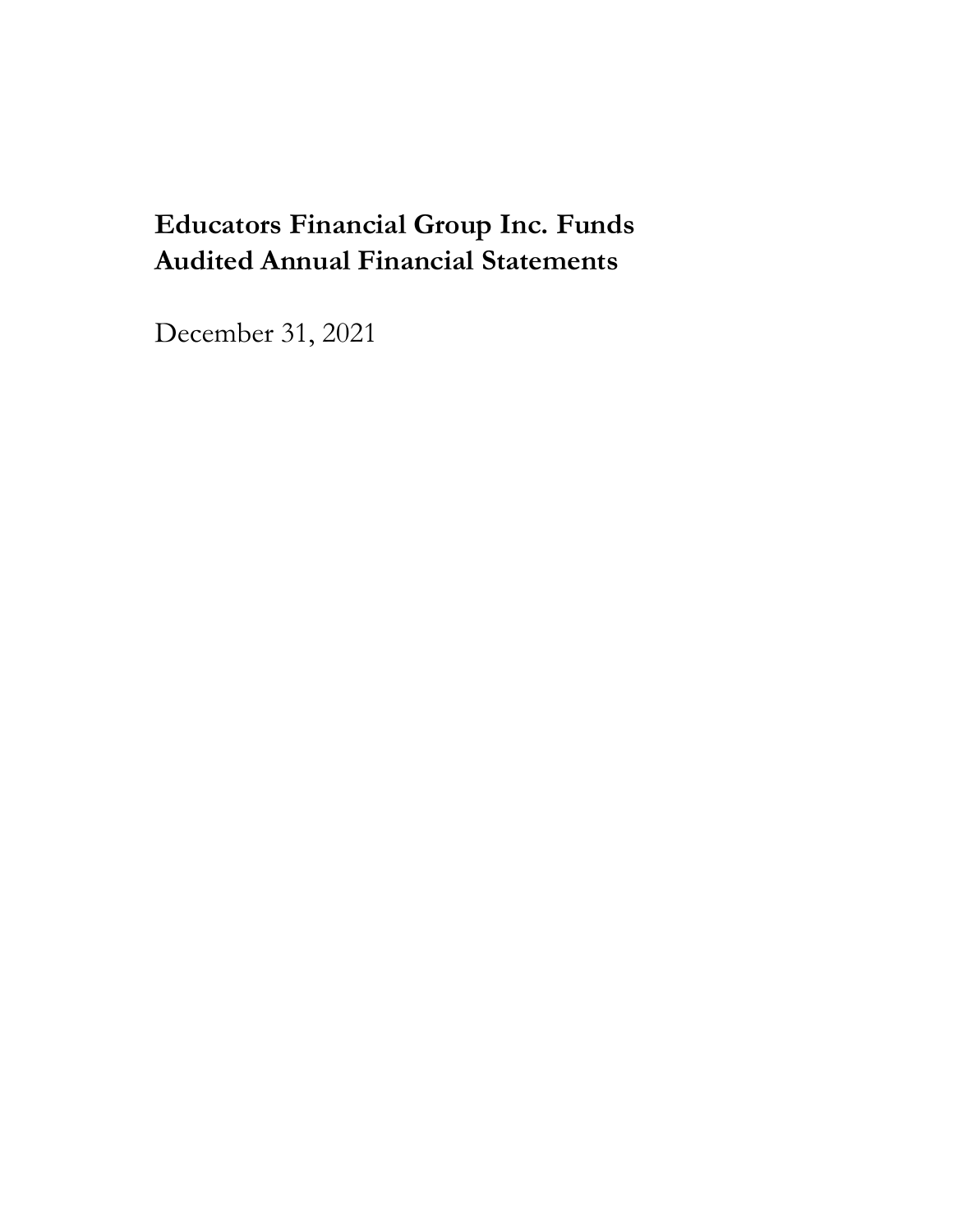## **Contents**

|                                                                                                                  | Page            |
|------------------------------------------------------------------------------------------------------------------|-----------------|
| <b>Management's Responsibility for Financial Reporting</b>                                                       | 1               |
| <b>Audit Report</b>                                                                                              | $2 - 4$         |
| <b>Educators Money Market Fund</b>                                                                               |                 |
| <b>Statement of Financial Position</b>                                                                           | 5               |
| Statement of Comprehensive Income                                                                                | 6               |
| Statement of Changes in Net Assets Attributable to Holders of Redeemable Units                                   | $7 - 8$         |
| <b>Statement of Cash Flows</b>                                                                                   | 9               |
| Schedule of Investments                                                                                          | 10              |
| <b>Educators Mortgage &amp; Income Fund</b>                                                                      |                 |
| <b>Statement of Financial Position</b>                                                                           | 11              |
| Statement of Comprehensive Income (Loss)                                                                         | 12              |
| Statement of Changes in Net Assets Attributable to Holders of Redeemable Units                                   | 13              |
| <b>Statement of Cash Flows</b>                                                                                   | 14              |
| Schedule of Investments                                                                                          | $15 - 16$       |
| <b>Educators Bond Fund</b>                                                                                       |                 |
| <b>Statement of Financial Position</b>                                                                           | 17              |
| Statement of Comprehensive Income (Loss)                                                                         | 18              |
| Statement of Changes in Net Assets Attributable to Holders of Redeemable Units                                   | 19-20           |
| <b>Statement of Cash Flows</b>                                                                                   | 21              |
| Schedule of Investments<br><b>Educators Balanced Fund</b>                                                        | $22 - 24$       |
| <b>Statement of Financial Position</b>                                                                           |                 |
|                                                                                                                  | 25              |
| Statement of Comprehensive Income                                                                                | 26<br>$27 - 28$ |
| Statement of Changes in Net Assets Attributable to Holders of Redeemable Units<br><b>Statement of Cash Flows</b> | 29              |
| Schedule of Investments                                                                                          | 30-34           |
| <b>Educators Monthly Income Fund</b>                                                                             |                 |
| <b>Statement of Financial Position</b>                                                                           | 35              |
| Statement of Comprehensive Income                                                                                | 36              |
| Statement of Changes in Net Assets Attributable to Holders of Redeemable Units                                   | 37              |
| <b>Statement of Cash Flows</b>                                                                                   | 38              |
| Schedule of Investments                                                                                          | 39-42           |
| <b>Educators Dividend Fund</b>                                                                                   |                 |
| <b>Statement of Financial Position</b>                                                                           | 43              |
| Statement of Comprehensive Income                                                                                | 44              |
| Statement of Changes in Net Assets Attributable to Holders of Redeemable Units                                   | 45-46           |
| <b>Statement of Cash Flows</b>                                                                                   | 47              |
| Schedule of Investments                                                                                          | 48-50           |
| <b>Educators Growth Fund</b>                                                                                     |                 |
| <b>Statement of Financial Position</b>                                                                           | 51              |
| Statement of Comprehensive Income                                                                                | 52              |
| Statement of Changes in Net Assets Attributable to Holders of Redeemable Units                                   | 53-54           |
| <b>Statement of Cash Flows</b>                                                                                   | 55              |
| Schedule of Investments                                                                                          | 56-57           |
| <b>Educators U.S. Equity Fund</b>                                                                                |                 |
| <b>Statement of Financial Position</b>                                                                           | 58              |
| Statement of Comprehensive Income                                                                                | 59              |
| Statement of Changes in Net Assets Attributable to Holders of Redeemable Units                                   | 60-61           |
| <b>Statement of Cash Flows</b>                                                                                   | 62              |
| Schedule of Investments                                                                                          | 63-64           |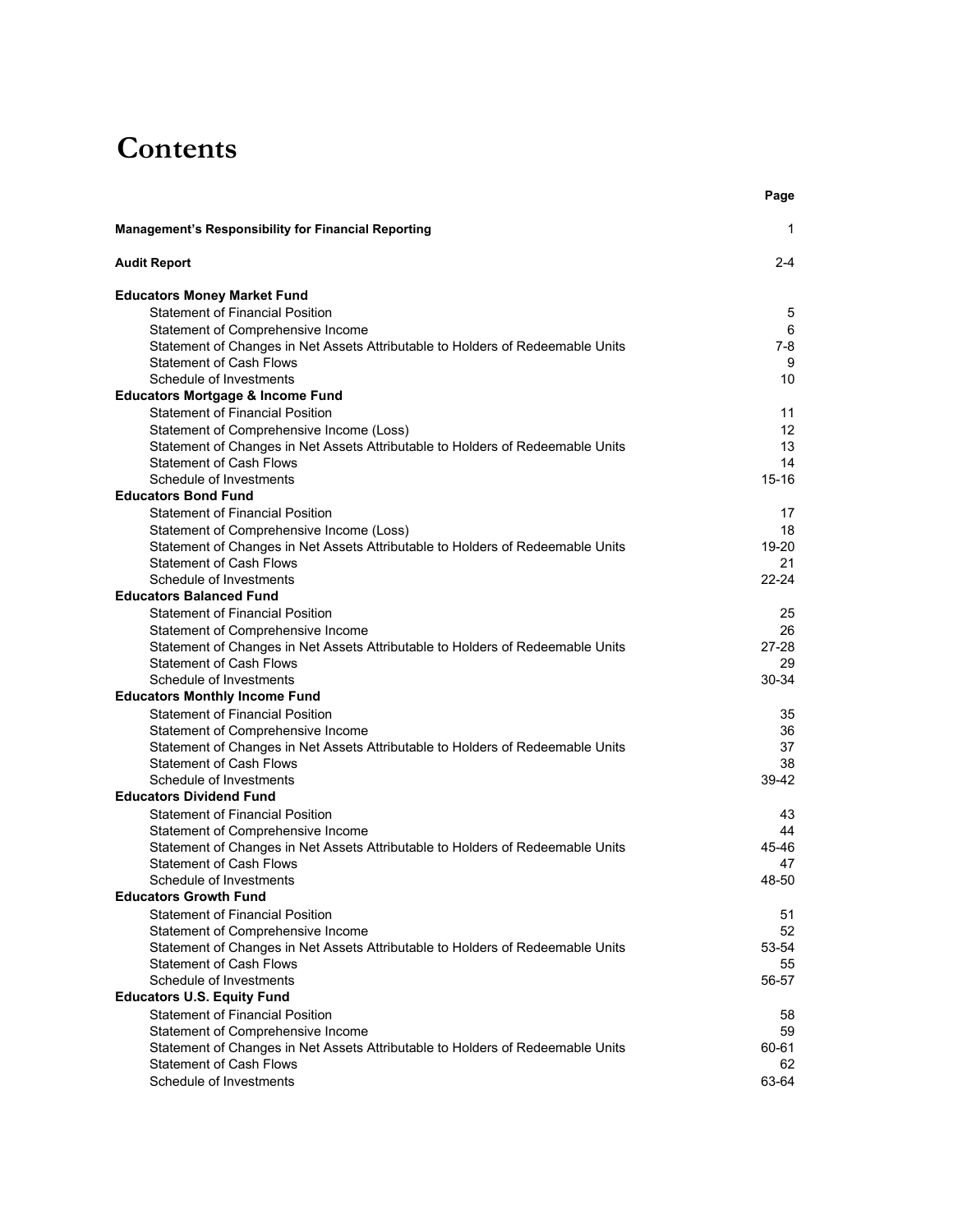| <b>Educators Monitored Conservative Portfolio</b>                              |        |
|--------------------------------------------------------------------------------|--------|
| <b>Statement of Financial Position</b>                                         | 65     |
| Statement of Comprehensive Income                                              | 66     |
| Statement of Changes in Net Assets Attributable to Holders of Redeemable Units | 67-68  |
| <b>Statement of Cash Flows</b>                                                 | 69     |
| Schedule of Investments                                                        | 70     |
| <b>Educators Monitored Balanced Portfolio</b>                                  |        |
| <b>Statement of Financial Position</b>                                         | 71     |
| Statement of Comprehensive Income                                              | 72     |
| Statement of Changes in Net Assets Attributable to Holders of Redeemable Units | 73-74  |
| <b>Statement of Cash Flows</b>                                                 | 75     |
| Schedule of Investments                                                        | 76     |
| <b>Educators Monitored Growth Portfolio</b>                                    |        |
| <b>Statement of Financial Position</b>                                         | 77     |
| Statement of Comprehensive Income                                              | 78     |
| Statement of Changes in Net Assets Attributable to Holders of Redeemable Units | 79-80  |
| <b>Statement of Cash Flows</b>                                                 | 81     |
| Schedule of Investments                                                        | 82     |
| <b>Educators Monitored Aggressive Portfolio</b>                                |        |
| <b>Statement of Financial Position</b>                                         | 83     |
| Statement of Comprehensive Income                                              | 84     |
| Statement of Changes in Net Assets Attributable to Holders of Redeemable Units | 85-86  |
| <b>Statement of Cash Flows</b>                                                 | 87     |
| Schedule of Investments                                                        | 88     |
| <b>Notes to the Financial Statements</b>                                       | 89-116 |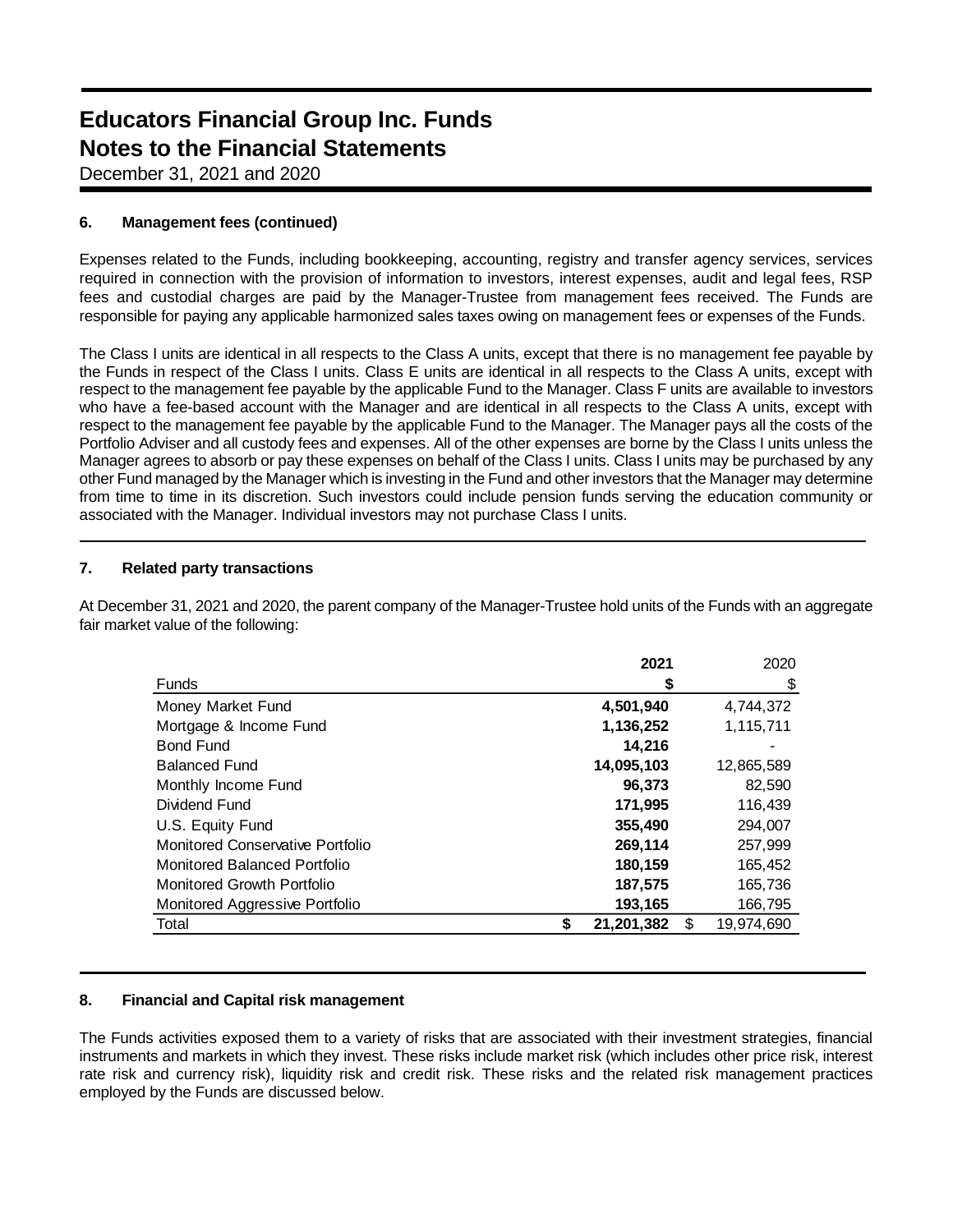## **Educators Financial Group Inc. Funds Notes to the Financial Statements**

December 31, 2021 and 2020

## **8. Financial and Capital risk management (continued)**

In March 2020, the World Health Organization declared the outbreak of a novel strain of coronavirus ("COVID-19"), a global pandemic. Due to the ongoing developments and uncertainty surrounding COVID-19, it is not possible to predict the continuing impact that COVID-19 will have on the Funds, its financial position, and/or its operating results in the future. To date, the COVID-19 pandemic has not had any significant adverse effect on the Funds' operations.

## **(a) Market risk**

Market risk is the risk that the fair value or future cash flows of a financial instrument will fluctuate because of changes in market prices. Market risk comprises three types of risk: other price risk, interest rate risk and currency risk. The investments of the Funds are subject to normal market fluctuations and the risks inherent of investment in financial markets. The Manager-Trustee moderates this risk through a careful selection of securities within specified limits and the Funds' market risk is managed through diversification of the investment portfolio. The Manager-Trustee also manages this risk by using four external investment managers to manage the investment portfolios. These investment managers monitor the Funds' overall market positions on a daily basis and positions are maintained within established ranges. Financial instruments held by each Fund are susceptible to market risk arising from uncertainties about future prices of the instruments.

|                                     | Investments   |              |                                                                        |        |
|-------------------------------------|---------------|--------------|------------------------------------------------------------------------|--------|
|                                     | Fair value \$ |              | % of Net Assets<br>attributable to holders of<br>redeemable units<br>% |        |
|                                     | 2021          | 2020         | 2021                                                                   | 2020   |
| Money Market Fund                   | 27,484,870    | 29,957,757   | 98.93                                                                  | 100.14 |
| Mortgage & Income Fund              | 131,238,845   | 143,950,266  | 99.46                                                                  | 99.48  |
| <b>Bond Fund</b>                    | 58,673,354    | 50,213,410   | 96.61                                                                  | 99.23  |
| <b>Balanced Fund</b>                | 297,499,749   | 261,531,819  | 100.27                                                                 | 99.88  |
| Monthly Income Fund                 | 60,123,889    | 52,713,464   | 98.66                                                                  | 99.06  |
| Dividend Fund                       | 203,514,009   | 153,698,457  | 99.65                                                                  | 99.53  |
| Growth Fund                         | 113,179,400   | 95, 141, 798 | 99.93                                                                  | 100.39 |
| U.S. Equity Fund                    | 123,761,226   | 118,876,980  | 99.92                                                                  | 99.91  |
| Monitored Conservative Portfolio    | 84,092,091    | 53,981,015   | 99.79                                                                  | 99.95  |
| <b>Monitored Balanced Portfolio</b> | 62,418,306    | 49,076,125   | 99.74                                                                  | 99.91  |
| Monitored Growth Portfolio          | 17,480,390    | 14,211,288   | 99.79                                                                  | 99.78  |
| Monitored Aggressive Portfolio      | 4,591,082     | 2,817,919    | 99.83                                                                  | 99.61  |

At December 31, 2021 and 2020, the overall market exposures were as follows:

## **(i) Other price risk**

At December 31, 2021 and 2020, the Funds' market risk is affected by two main components: changes in actual equity prices for equity securities/derivatives and changes in interest rates for debt securities. As at December 31, 2021 and 2020, if the following indexes had increased (decreased) by 1%, using historical correlation between the return of the Funds' investments as compared to the return of the Funds' benchmark index, with all other variables held constant, this would have approximately increased (decreased) the net assets as follows: